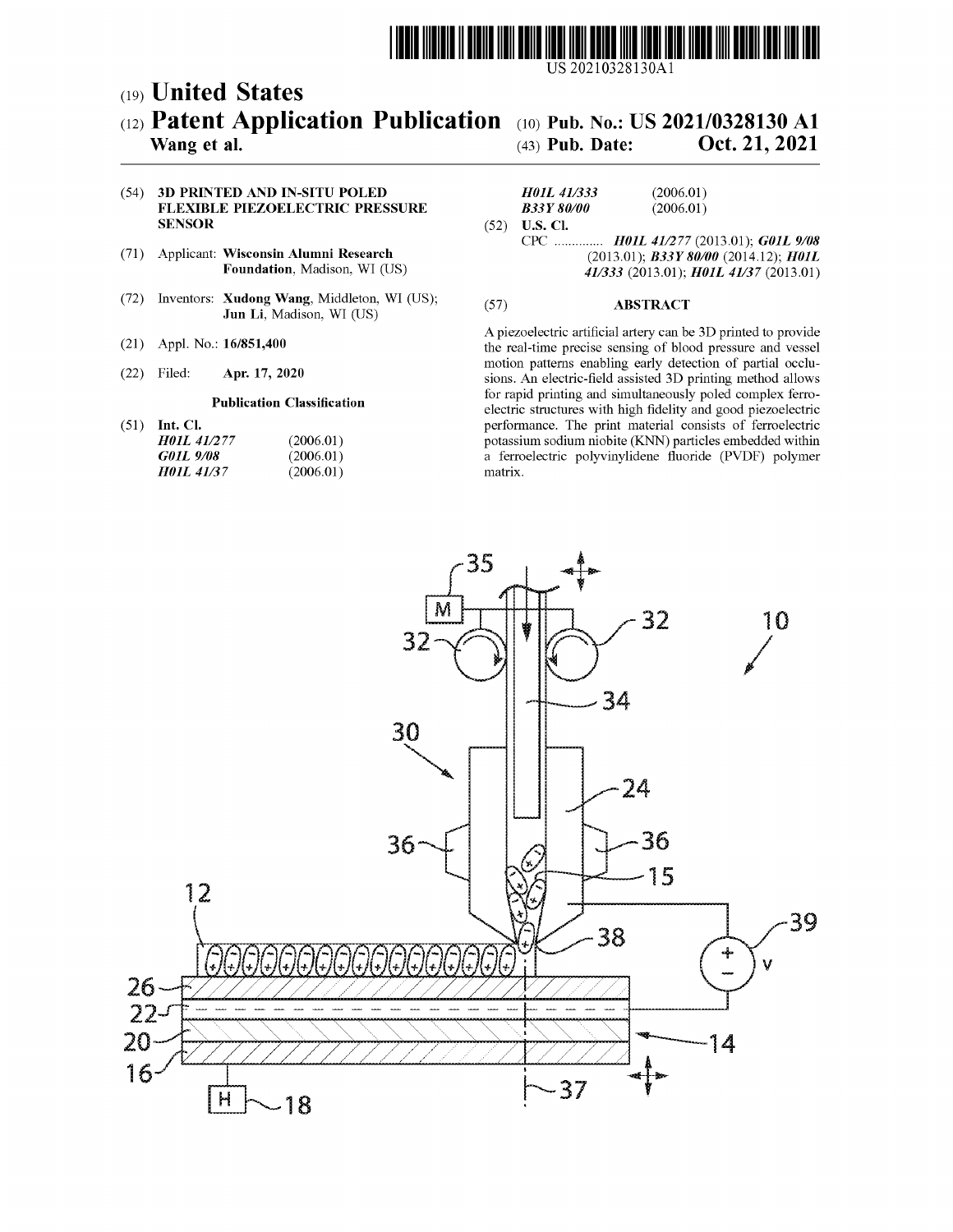

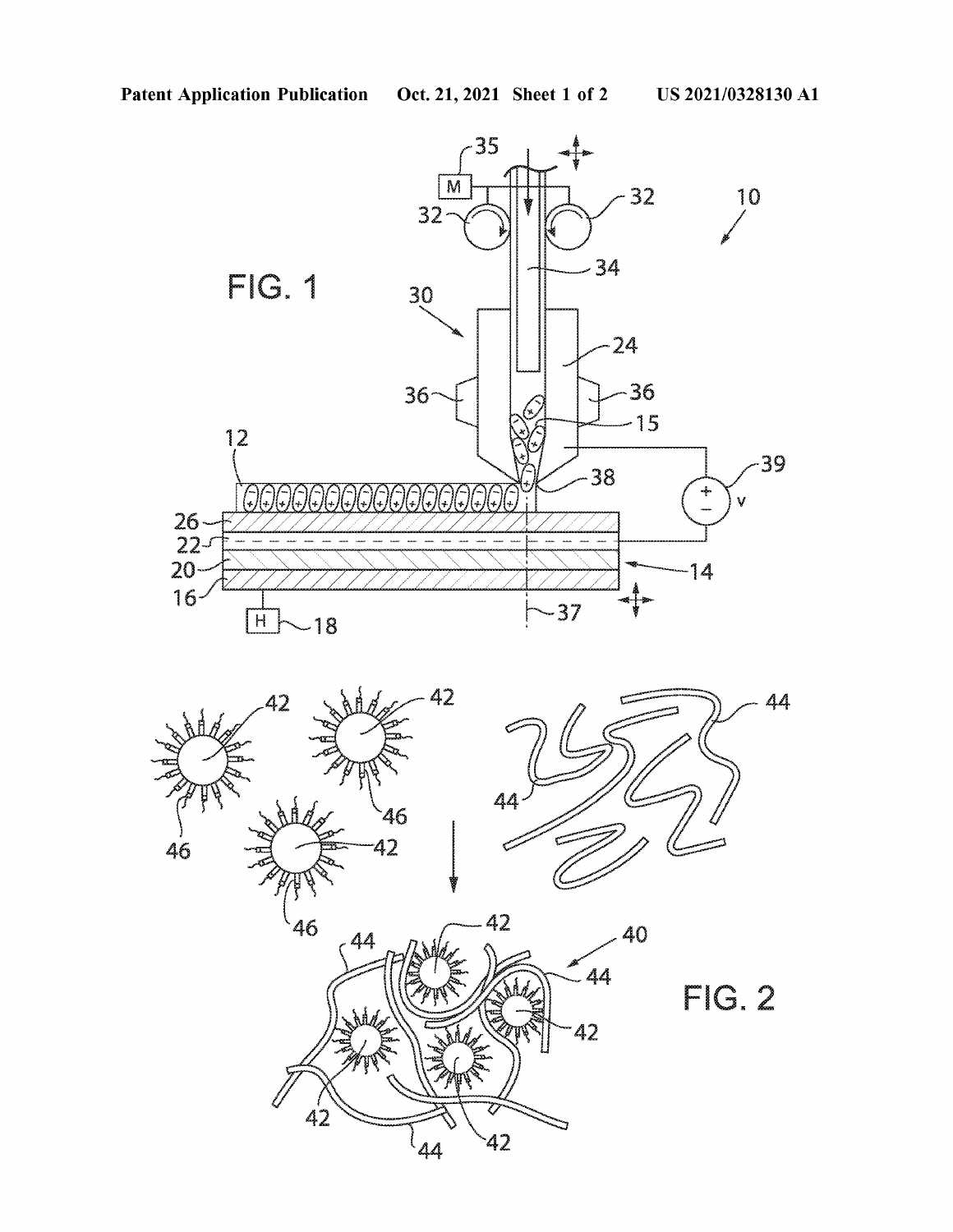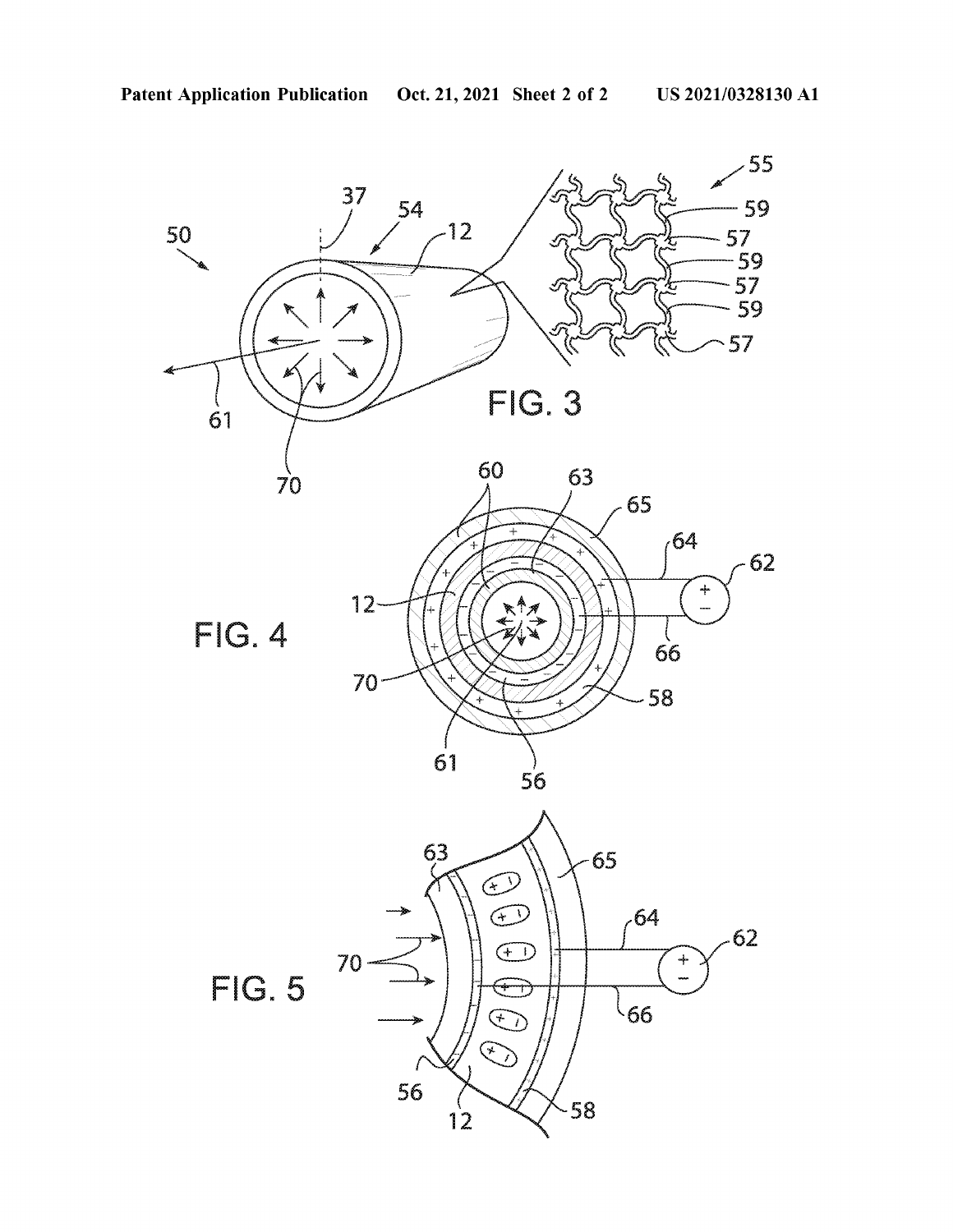# **Oct. 21, 2021**

#### **3D PRINTED AND IN-SITU POLED FLEXIBLE PIEZOELECTRIC PRESSURE SENSOR**

## STATEMENT REGARDING FEDERALLY SPONSORED RESEARCH OR DEVELOPMENT

**[0001]** 

#### CROSS REFERENCE TO RELATED APPLICATION

**[0002]** 

#### BACKGROUND OF THE INVENTION

**[0003]** The present invention relates to a 3D printed piezoelectric material suitable for use as a transducer, and more particularly, a 3D printed artificial blood vessels with piezoelectric response for real-time blood pressure sensing.

**[0004]** Vascular replacement is a common surgical procedure for repairing clot-obstructed or non-functional blood vessels in the treatment of coronary disease, stroke, and limb-threatening ischemia. About 450,000 prosthetic vascular graft implantations have been conducted annually in the United States.

**[0005]** Biomimetic vascular grafts are created with heterogeneous properties close to those of native tissues and precisely matching the anatomy of the individual, allowing for patient-specific implants. However, 40-60% of vascular grafts still fail within the first year of implantation, which results in morbidity and even mortality. One of the primary reasons for graft failure is stenosis and occlusions to the blood vessel.

**[0006]** It is essential to closely and timely monitor the associated local physiological signals (e.g., blood flow pressure, graft flow velocity, and variation in lumen dimensions) in order to detect hemodynamically significant lesions at early stages. Currently, implanted blood vessels require a series of surveillances at defined time intervals in clinics using sophisticated equipment (such as ultrasound imaging devices, blood cuff, and contrast enhanced computerized tomography (CT)), which are inadequate and ineffective to timely detect complications and prevent failure.

**[0007]** Treating graft failure (e.g., occlusions) often requires complex surgical procedures associated with a high mortality rates of up to 5% and only 25% of failed grafts being successfully salvaged. Therefore, real-time monitoring of implanted vascular grafts is thus greatly desired to reliably identify complications and initiate early treatment, which can be performed through a safer and less invasive procedure (e.g., local angioplasty through an endovascular procedure) than treating graft failures.

#### SUMMARY OF THE INVENTION

**[0008]** The present invention provides complex biomimetic artificial blood vessels made from ferroelectric materials with piezoelectric responses to better monitor local physiological signals and detect hemodynamically significant legions at an early stage. Ferroelectric materials are an ideal selection for precision pressure and motion sensing owing to their outstanding piezoelectric responses. Their functionality can be utilized in all types of artificial organs and tissues.

**[0009]** Electric field assisted additive 3D printing is a promising method to quickly produce complex piezoelectric structures that precisely match the anatomy of individual patients ( compared to conventional casting, molding or electrospinning technology). Although some attempts have been made to fabricate ferroelectric structures using 3D printing with electromechanical coupling properties, these structures require a long poling time (a process by which a strong electric field is applied across the material) to exhibit acceptable piezoelectricity. This greatly increases the manufacturing time. For 3D-printed ferroelectric materials, such as piezoceramics or lead-free materials, poling is difficult because they suffer from high electrical conductivity, high coercive field, or low breakdown strength due to their irregular shape and existence of internal pores. Thus, it can be difficult to apply a high enough electric field to obtain a preferred domain orientation. Moreover, the low Curie temperature (the critical temperature where materials lose their spontaneous polarization and ferroelectric state) of ferroelectric materials make it difficult to maintain their ferroelectric phase at the high printing temperatures required to extrude the filament material simultaneously.

**[0010]** The present invention provides an electric field assisted 3D printing method that allows for rapidly printed and simultaneously poled complex ferroelectric structures, i.e., tubular lattices, with high fidelity and good piezoelectric performance. The printed material consists of ferroelectric potassium sodium niobite (KNN) particles embedded within a ferroelectric polyvinylidene fluoride (PVDF) polymer matrix. The present inventors have found that the piezoelectric properties of the KNN particles with the PVDF polymer matrix, along with the sinusoidal structure, results in a composite that has heterogenous properties close to those of native tissues, can be poled at high print temperatures, and maintains strong piezoelectric properties post-poling.

**[0011]** The present inventors believe that there is a synergistic effect of the KNN particles and

**[0012]** PVDF polymer matrix improving the quality of the composite piezoelectric material. Thus, a successful piezoelectric artificial artery can be 3D printed to provide the real-time precise sensing of blood pressure and vessel motion patterns enabling early detection of artificial blood vessel failure.

**[0013]** In one embodiment of the present invention, a tubular pressure gauge includes a tube having a tubular substrate of a piezoelectric material wherein the tubular substrate is poled perpendicular to inner and outer opposed surfaces of the tubular substrate; a first electrode on the first surface of the substrate; and a second electrode on the second surface of the substrate. A voltage meter is configured to detect a voltage between the first and second electrodes based on changes in pressure through the tubular substrate.

**[0014]** It is thus one feature of at least one embodiment of the present invention to utilize the piezoelectric properties of certain biocompatible materials to detect subtle vessel motion patterns within the body without external energy sources.

**[0015]** The piezoelectric material may be ferroelectric potassium sodium niobite (KNN) based piezoelectric particles embedded in a ferroelectric polyvinylidene fluoride (PVDF) based polymer matrix. The amount of KNN piezoelectric particles may be 30-40 vol %. The KNN based piezoelectric particles may have a Curie temperature of at least 250 degrees or at least 270 degrees or at least 300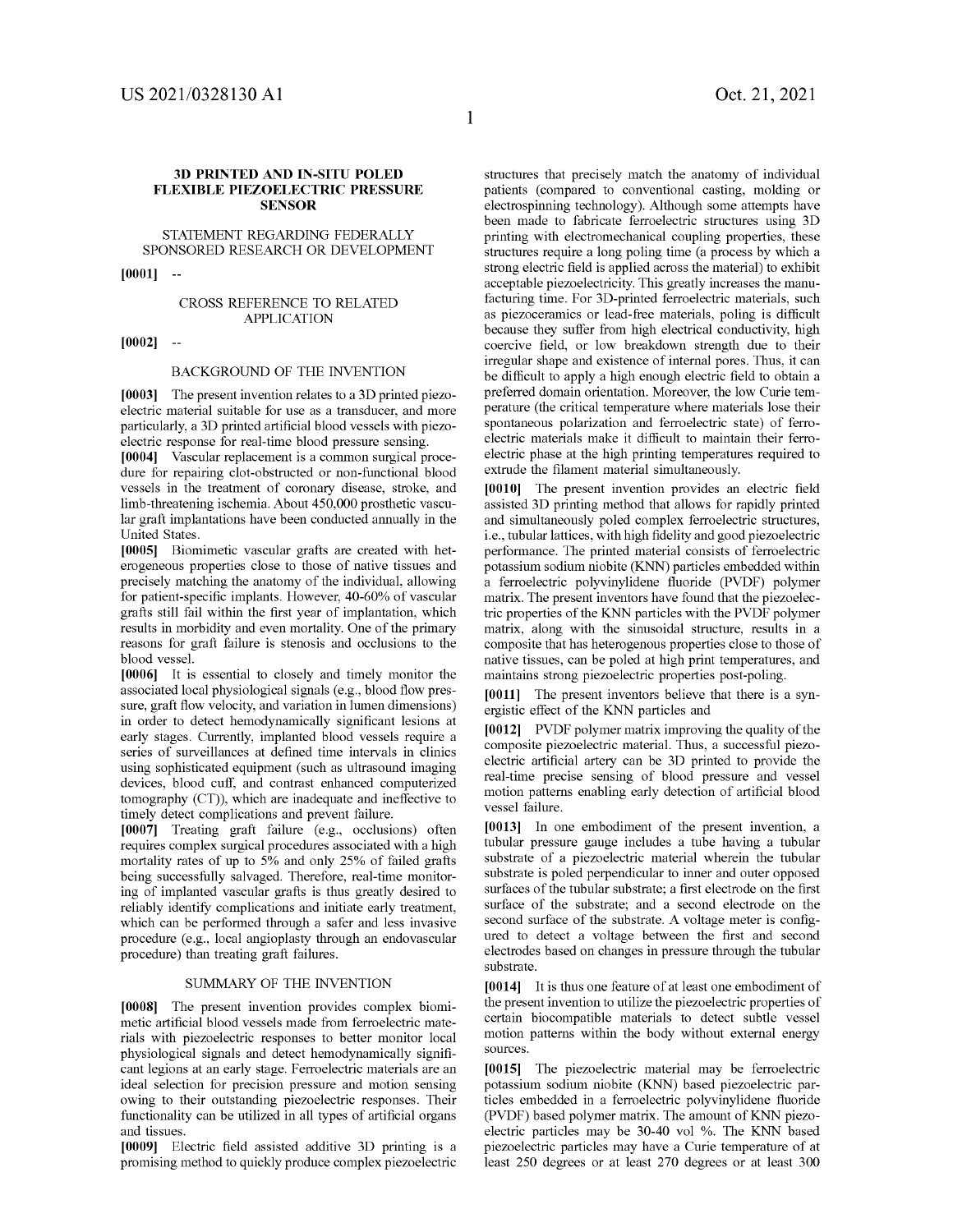degrees Celsius. The KNN based piezoelectric particles may have a piezoelectric coefficient of about 80-400 pC/n at room temperature.

[0016] It is thus one feature of at least one embodiment of the present invention to improve polarization of the composite material by incorporating piezoceramic particles with good ferroelectric properties and high Curie temperature into the polymer matrix without affecting printability.

**[0017]** The amount of PVDF polymer matrix may be 60-70 vol %.

**[0018]** It is thus one feature of at least one embodiment of the present invention to select a soft thermoplastic polymer that is easy to print, flexible, and has acceptable piezoelectricity as a suitable polymer matrix material. The polymer also has a relatively high dielectric constant assisting the polarization of the composite material.

**[0019]** The piezoelectric substrate may generate a voltage output of at least 2.5 V under an external force load of 30 N. **[0020]** It is thus one feature of at least one embodiment of the present invention to provide high piezoelectric ability in order to detect the small fluctuations of blood vessels by blood pumping throughout the body.

**[0021]** The piezoelectric substrate may have a thickness of between 0.1-0.2 mm. The substrate may be a sinusoidal lattice. The lattice may be about 30% substrate and about 70% openings in the substrate. The lattice may be at least 60% openings or more openings than substrate.

**[0022]** It is thus one feature of at least one embodiment of the present invention to reduce the mechanical modulus by increasing the openings of the substrate, and to mimic the modulus of blood vessels by the sinusoidal lattice pattern of the substrate.

**[0023]** A sheath encapsulates the substrate and the first and second electrode and forms an outermost and innermost layer of the tube.

**[0024]** It is thus one feature of at least one embodiment of the present invention to provide self-powered sensing capability to artificial blood vessels that provides a suitable vascular graft substitute.

**[0025]** The sheath may be polydimethylsiloxane (PDMS).

The thickness of the sheath layers of PDMS maybe 1-2 mm. **[0026]** It is thus one feature of at least one embodiment of the present invention to shroud the piezoelectric material within a biocompatible, flexible tube that can withstand the pressure of blood flowing through the blood vessel and without affecting the mechanical strain of the piezoelectric material.

**[0027]** The inner and outer electrodes may be silver ink. **[0028]** It is thus one feature of at least one embodiment of the present invention to allow for transmission of electrical charge to and from the piezoelectric material.

**[0029]** The artificial blood vessel may have a tensile modulus of at least 5 MPa. The artificial blood vessel may have a flexural modulus of at least 10 MPa.

**[0030]** It is thus one feature of at least one embodiment of the present invention to mimic the biomechanical properties of blood vessels within the body with good durability for consistent, long term use.

**[0031]** In one embodiment of the present invention, a method of manufacturing a pressure sensor as described above including the steps of heating the composite of piezoelectric material at a temperature of at least 250 degrees Celsius to form a molten material; extruding the molten material through a 3D printer nozzle; applying an electrical field between the 3D printer nozzle and a lower build plate to pole the molten material; and depositing the molten material onto the build plate.

**[0032]** It is thus one feature of at least one embodiment of the present invention to rapidly produce artificial blood vessels that are sized to fit an individual patient's anatomy on a case by case basis.

**[0033]** The electric field may be applied in the range of0.5 to 4 kV/mm and the applied voltage is increased with an increase in build height so that the electric field remains constant.

**[0034]** It is thus one feature of at least one embodiment of the present invention to apply a strong enough electric field across the material as the layers are added at elevated temperatures to pole the piezoelectric material properly.

**[0035]** The molten filament is deposited at a print speed of less than 20 mm/s.

**[0036]** It is thus one feature of at least one embodiment of the present invention to increase the poling time during printing to sustain the aligned dipole orientation in the ferroelectric material.

**[0037]** The method may include forming the tube by rolling the substrate wherein the tube has a diameter between 5 mm to 1.5 cm and extending a length of at least 1 cm. The method may further include the step of covering an outer surface of the tube with a layer of polydimethylsiloxane (PDMS).

**[0038]** It is thus one feature of at least one embodiment of the present invention to produce an artificial blood vessel structure mimicking human blood vessels in shape, size and biomechanical properties.

**[0039]** In one embodiment of the present invention, a method of 3D printing a substrate of piezoelectric material includes the steps of: heating a composite material of ferroelectric potassium sodium niobite (KNN) piezoelectric particles embedded in a ferroelectric polyvinylidene fluoride (PVDF) polymer matrix at a temperature of at least 250 degrees Celsius to form a molten material; extruding the molten material through a 3D printer nozzle; applying an electrical field between the 3D printer nozzle and a lower build plate to pole the molten material as the molten material is being extruded; and depositing the molten material onto the lower build plate to form the substrate; wherein the substrate is poled perpendicular to first and second opposed surfaces of the substrate.

**[0040]** The substrate may have a piezoelectric coefficient of at least 10 pC/N at room temperature.

**[0041]** These particular objects and advantages may apply to only some embodiments falling within the claims and thus do not define the scope of the invention.

#### BRIEF DESCRIPTION OF THE DRAWINGS

**[0042]** FIG. **1** is a schematic cross-sectional representation of one embodiment of the present invention showing a method of printing a piezoelectric print where the molten polymer composite is poled simultaneous with 3D printing extrusion to form the piezoelectric print on the print bed;

**[0043]** FIG. **2** is a schematic representation of the polymer composite of FIG. **1** with piezoceramic particles of ferroelectric potassium sodium niobite (KNN) particles being combined with a polymer matrix of ferroelectric polyvinylidene fluoride (PVDF);

**[0044]** FIG. **3** is a perspective view of a tubular piezoelectric artificial blood vessel formed by the method of FIG.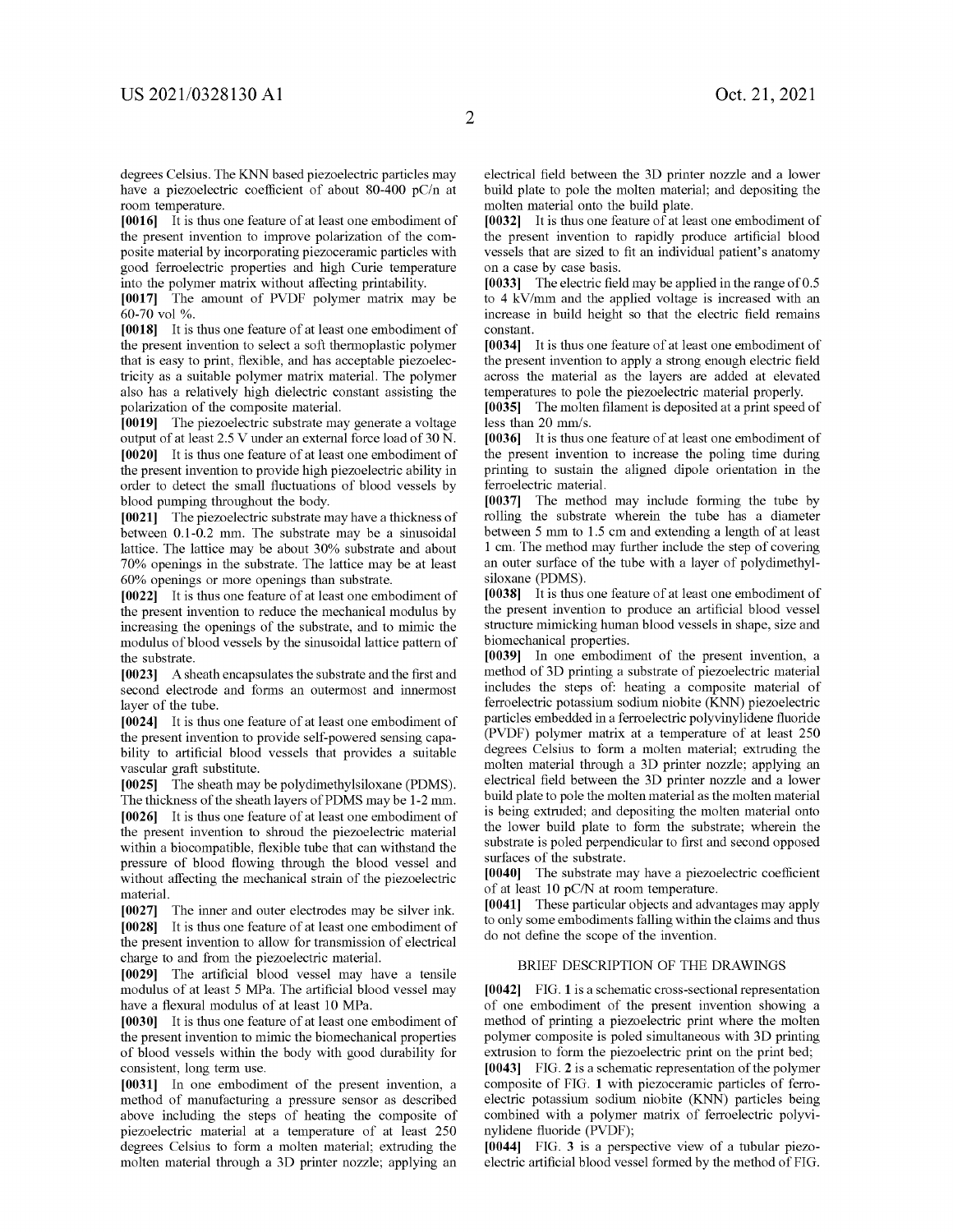**1** and responding to blood pressure to produce an electric charge and showing an enlarged view of the complex lattice structure of the piezoelectric artificial blood vessel;

**[0045]** FIG. **4** is a cross-sectional view of the piezoelectric artificial blood vessel of FIG. **3** showing the layers of the piezoelectric artificial blood vessel responding to changes in blood pressure and producing a voltage; and

**[0046]** FIG. **5** is an enlarged cross-sectional view of the piezoelectric material having a dipole moment causing a voltage in response to pressure applied on the piezoelectric material by blood pressure changes.

#### DETAILED DESCRIPTION OF THE PREFERRED EMBODIMENT

**[0047]** Referring to FIG. **1,** a 3D printing system **10** of the present invention for fused deposition modeling (FDM) may be used with an electric poling process in the manufacture of piezoelectric substrates **12,** for example, that may be used to manufacture artificial biological systems such as artificial arteries within the body.

**[0048]** The 3D printing system **10** may include a build plate **14** providing a substantially planar surface on which the extruded molten material is deposited, layer by layer, during 3D printing. The build plate **14** may be moved vertically up and down, for example, lowered as the layers are added, and translated in all directions within a plane of the build plate **14** to assist with building the shape of the printed object as understood in the art. The build plate **14**  includes multiple layers of materials that are used to heat and/or support the extruded material **15** but also to produce an electric field between the build plate **14** and a print nozzle to pole the extruded material **15** as the molten material is deposited onto the build plate **14.** 

**[0049]** The build plate **14** may include a heat bed **16,**  forming a lowermost layer of the build plate **14,** which provides a conductive material that keeps the extruded material **15** on the build plate **14** warm to prevent warping if the extruded material **15** is cooled too quickly. The heat bed **16** may be electrically connected to an electric resistance heater **18** as understood in the art that conducts heat to the conductive heat bed **16.** In some embodiments, the heat bed **16** may be an aluminum plate or a glass plate.

**[0050]** An upper surface of the heat bed **16** may be optionally covered by a glass plate **20** that does not warp or bend under heat and provides a smooth upper surface, particularly when the heat bed **16** itself does not provide a smooth upper surface. In some embodiments, the heat bed **16** may be glass, for example, a tempered glass, removing the necessity for the glass plate **20** to cover the heat bed **16.**  Generally, the desired characteristics of the material of the upper surface of the heat bed **16,** or glass plate **20** if included, are hard and rigid, high modulus of elasticity, and thermally stable (low thermal conductivity).

**[0051]** An upper surface of the heat bed **16,** or glass plate **20** if included, will support an electrode layer **22,** for example a copper foil, serving as a cathode of the electrical field assembly connected to a voltage source **39.** A nozzle **24**  serving as an anode of the electrical field assembly is also connected to the voltage source **39.** The nozzle **24** and the electrode layer **22** produce an electric field as further described below.

**[0052]** An upper surface of the electrode layer **22** includes an adhesion layer **26** to assist with the adhesion of the extruded material **15** to a top of the uppermost layer of the build plate. The adhesion layer **26** may be a thin layer of polyvinyl alcohol (PVA) hydrogel, Kapton tape, masking tape or the like enhancing the adhesion of the lowermost print layer to the build plate **14.** The adhesion layer **26** may have a thickness that is less than 50 micrometers.

**[0053]** The build plate **14** may have a surface area of at least 5 by 5 by 5 inches providing a sufficient surface area to build the printed object.

**[0054]** The 3D printing system **10** may include a filament extruder **30** including feeding rollers **32** that are driven by a motor **35** to drive the filaments **34** downward through the extruder **30** and into a conical nozzle **24** of the extruder **30.**  The nozzle **24** may be heated by a heater **36,** such as a thermistor, thermocouple, or the like mounted to the extruder **30** and heating the nozzle **24** to further melt the filaments **34** as it flows through the nozzle **24** to dispel the extruded material **15** in molten form. The heater **36** may heat the nozzle **24** and filaments **34** to a temperature of at least 230 degrees Celsius, and at least 250 degrees Celsius, and between 230-290 degrees Celsius to cause the filaments **34**  to properly melt and be properly extruded through the nozzle **24** without clogging.

**[0055]** The extruded material **15** may be expelled through a lower opening **38** of the nozzle **24** and deposited onto a top of the build plate **14.** The lower opening **38** may have a diameter ranging from 0.1 mm to 1 mm.

**[0056]** The nozzle **24** may be manufactured of a heat and electrically conductive material such as brass, stainless steel, and hardened steel allowing for melting of the filament **34**  and poling processes described below.

**[0057]** The filament extruder **30** of the 3D printing system **10** may be moved vertically up and down, for example, raising the nozzle **24** as the build layers are added, and translating in all directions parallel to the plane of the build plate **14** to assist with building the shape of the printed object as understood in the art.

**[0058]** As the extruded material **15** is extruded through the nozzle **24,** an electrical field is created between the electrode layer **22** and the nozzle **24** to pole the extruded material **15**  as it is being extruded, causing polarization of the extruded material **15** as it is deposited onto the build plate **14.** 

**[0059]** To pole the extruded material **15,** an adjustable electric field in the range of 0.5 to 4 kV/mm is applied between the electrode layer **22** and the nozzle **24** extending along a poling axis **37** perpendicular to the build plate **14.**  The electric field is created by a voltage source **39** having an output voltage up to 30 kV (10 W). A positive electrode of the high voltage source **39** may connected to the nozzle **24**  while a negative electrode of the high voltage source **39** may connected to the electrode layer **22.** The direction of poling along the poling axis **37** dictates the polarity of the extruded material **15,** however, the anode and cathode may be switched without affecting the piezoelectric effect of the resulting printed piezoelectric substrate **12.** The poling of the extruded material **15** causes the dipoles of the printed piezoelectric substrate **12** to orient in the same direction, leading to a piezoelectric effect of the material.

**[0060]** The electric field can be applied at elevated temperatures, for example, at least 230 degrees Celsius, and at least 250 degrees Celsius, and between 230-290 degrees Celsius, and at temperatures required to properly melt the filament **34.** At these elevated temperatures, it would normally be expected that the extruded material **15** would exhibit a significantly lower coercive force, therefore requir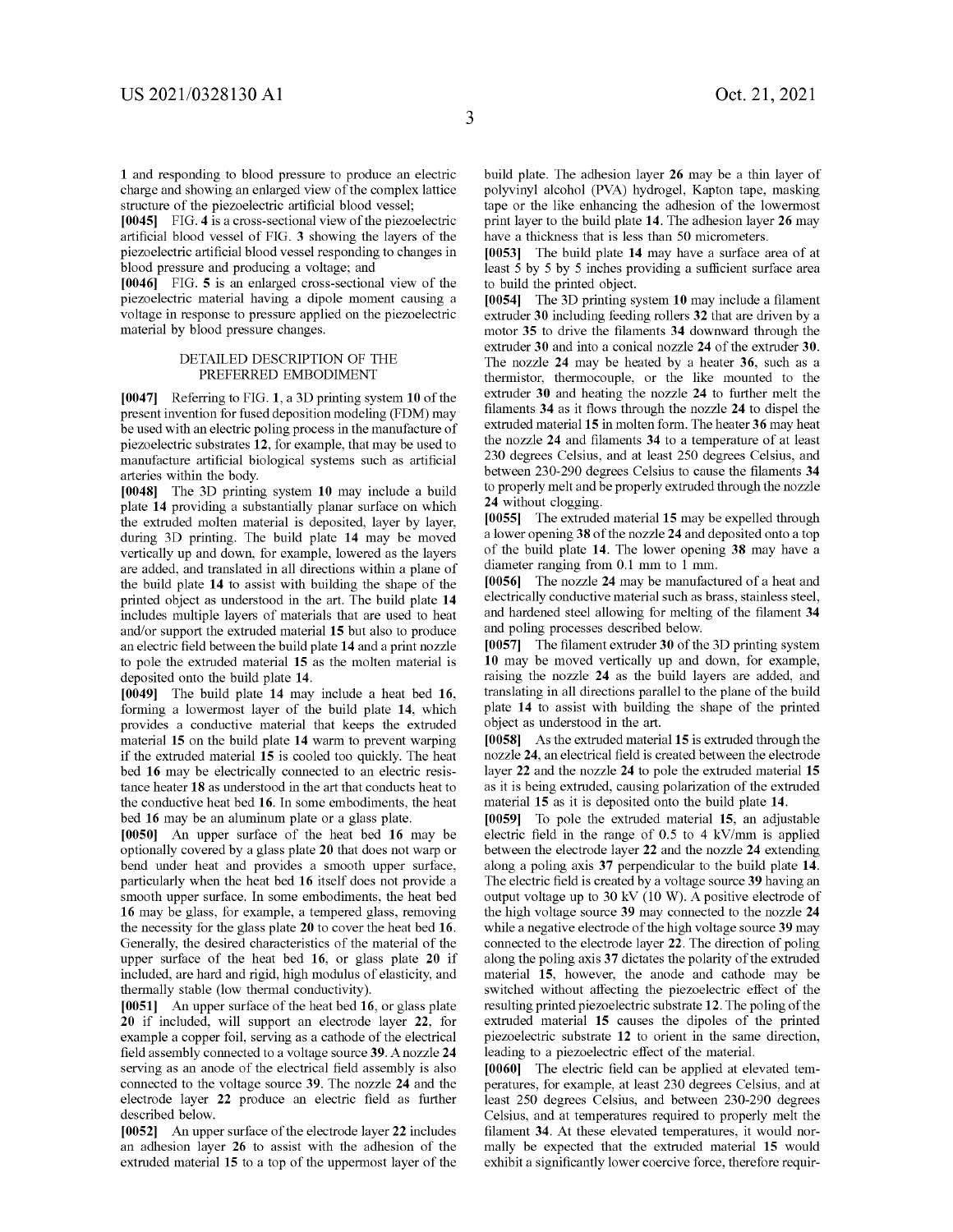ing the extruded material **15** to cool prior to effective poling application. However, the concentrated electric field and high processing temperature are favorable for aligning the ferroelectric dipoles in the extruded material **15.** Thus, the extruded material **15** is poled simultaneous with extrusion onto the build plate **14** and eliminating the need for separate 3D printing and poling steps.

**[0061]** The printing rate of the extruded material **15** is desirable at less than 20 mm/s, and less than 15 mm/s, and less than 10 mm/s which allows for sufficient poling time and improved dipole alignment than would occur at a faster printing rate, for example, higher than 20 mm/s.

**[0062]** The extruded material **15** may be deposited onto the build plate **14** layer-by-layer with each layer having a thickness of about 0.1 mm to 0.2 mm (100  $\mu$ m to 200  $\mu$ m) and the printed piezoelectric substrate **12** having a desired thickness of between  $0.1$  mm to  $0.2$  mm  $(100 \mu m)$  to  $200 \mu m$ ) for a rolled substrate as described below. The electric field applied to the extruded material **15** and the poling voltage is increased as each layer is added. In one embodiment, the poling voltage may be increased by 100 volts per additional layer. This allows for the effective construction of multilayer piezoelectric structures having greater sensitivity or mechanical action.

**[0063]** Referring to FIG. **2,** the filament **34** used in the printing process described above to produce the piezoelectric substrate **12** may be a ferroelectric composite **40** formed of ferroelectric potassium sodium niobite (KNN) or KNNbased piezoceramic particles **42** embedded in a ferroelectric polyvinylidene fluoride (PVDF) or PVDF-based polymer **44.** The KNN-based piezoceramic particles **42** may include KNN, Li/Sn/Ta-doped KNN, KNN-ABO3 solid solution, and the like. The PVDF-based polymer **44** may include PVDF, PVDF-TrFE, PVDF-HFP, PVDF-CTFE, other PVDF-copolymers, and the like.

**[0064]** The KNN-based piezoceramic particles **42** are a group of high performance, lead-free ferroelectric ceramics. The KNN-based piezoceramic particles **42** possess high piezoelectric properties and have a piezoelectric coefficient  $(d_{33})$  of about 100 pC/N and between 80-400 pC/N at room temperature, and a high Curie temperature of at least 270 degrees Celsius and at least 300 degrees Celsius and at least 400 degrees Celsius and between 435-445 degrees Celsius and about 440 degrees Celsius, which assist the composite material in maintaining its ferroelectric phase during high temperature 3D printing. The KNN-based particles piezoceramic **42** have a high dielectric permittivity of about 200 at 10 kHz at room temperature. The KNN-based piezoceramic particles **42** may generate a stable piezoelectric peakto-peak voltage output  $(V_{pp})$  of about 20V and a shortcircuited current of about  $30 \mu A$  under an external force load of 30 N peak load. The KNN-based piezoceramic particles **42** are also biocompatible making them a suitable material for artificial blood vessels.

**[0065]** The KNN-based piezoceramic particles **42** may be prepared to further include 3-(trimethoxysilyl)propyl methacrylate (MPS) **46** that is covalently grafted on the outer surface of the KNN piezoceramic particles **42** to improve the interface compatibility and maximize the dispensability of the KNN piezoceramic particles **42.** 

**[0066]** The PVDF-based polymers **44** are a group of soft thermoplastic polymers with high printability, flexibility, and acceptable piezoelectricity. The PVDF-based polymers **44** possess piezoelectric properties and have a piezoelectric coefficient  $(d_{33})$  of about 20 pC/N at room temperature, and a Curie temperature of between 190 and 200 degrees Celsius and about 195 degrees Celsius, which assist the composite material in maintaining its ferroelectric phase during high temperature 3D printing. The PVDF-based polymers **44**  have a high dielectric permittivity of about 12 at 10 kHz at room temperature. The PVDF-based polymers **44** may generate a stable piezoelectric peak-to-peak voltage output  $(V_{pp})$  of about 3V and a short-circuited current of about 100 nA under an external force load of 30N peak load. The PVDF-based polymers **44** are also biocompatible making them a suitable material for artificial blood vessels. The PVDF-based polymers **44** have low electrical conductivity. **[0067]** In one embodiment of the present invention, the filament **34** of ferroelectric composite **40** may be manufactured by the following process.

**[0068]** First, the KNN-based piezoceramic particles **42**  may be synthesized using a solid-state reaction. Raw materials of potassium carbonate  $(K_2CO_3, >99\%,$  Sigma), sodium carbonate (Na<sub>2</sub>CO<sub>3</sub>,  $>99.5\%$ , Sigma), and niobium oxide (Nb<sub>2</sub>O<sub>5</sub>, >99.9%, Alfa Aesar) are uniformly mixed in a molar ratio of 1:1:2 and dried at 210 degrees Celsius for 2 hours to remove absorbed moisture. The dried mixture is then milled for 4 hours and then then calcined at 1100° C. for 4 h followed by slowly cooling the mixture to room temperature to form high-purity KNN ceramics. The KNN ceramics are milled for another 1 hour to form microparticles. The microparticles are refluxed with  $H_2O_2$  solution (30%) at 105 degrees Celsius for 2 hours to add a hydroxyl group onto the surface of the microparticles. The samples are collected through centrifuge and rinsed with deionized water three times and dried in an oven. The dried samples are further surface modified through refluxing with 3-(trimethoxysilyl)propyl methacrylate (MPS) (2%) in methanol solution at 70 degrees Celsius for 4 hours. Surfacetreated samples are collected, rinsed with methanol, and dried in oven at 80 degrees Celsius overnight.

**[0069]** Second, the surface modified KNN-based piezoceramic particles **42** are mixed with PVDF-based polymers **44,** for example, polymer pellets of PVDF (Kynar 720 PVDF), at a volume ratio of 3.5 to 6.5. The mixture is grinded into uniform compositions by a SPEX 6875 Cryogenic Grinder, or added into N,N-dimethylformamide (DMF, >99.8%, Sigma) solvent at 80 degrees Celsius for 1 hour with stirring to form a uniform solution (25 wt % concentration) which is then casted onto a glass dish to form a composite film after evaporating the solvent at 70 degrees Celsius overnight and the films are grinded into fine powders by a SPEX 6875 Cryogenic Grinder.

**[0070]** Third, the ferroelectric composite powder is extruded to form the ferroelectric filament **34** with constant diameter of between 1.7 mm to 3.5 mm, and about 1.7 mm or 3 mm, at 170 degrees Celsius and collected by a winder with a spool collecting the wound filament **34.** A laser sensor may be used for filament diameter control.

**[0071]** It is understood that other processes may be used in the manufacture of the filament **34** of ferroelectric composite **40.** 

**[0072]** Referring to FIGS. **1** and **2,** the filament **34** of ferroelectric composite **40** may be used to 3D print a piezoelectric substrate **12** according to the method shown and described with respect to FIG. **1.** The ferroelectric composite **40** contains uniform distribution of KNN piezoceramic particles **42** inside the PVDF-based polymer **44**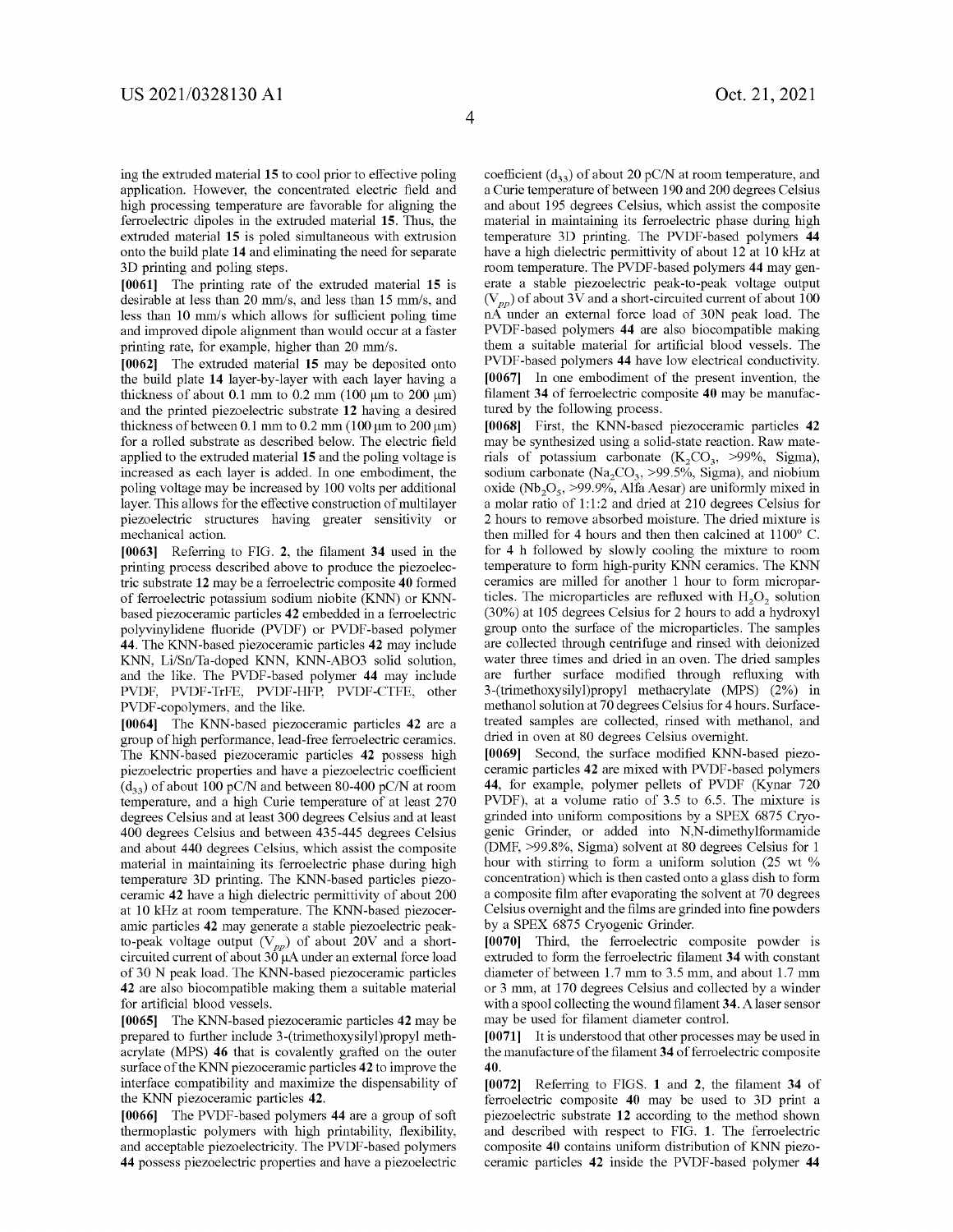5

matrix. The ferroelectric composite **40** may consist of 30-40 vol % and about 35 vol % functionalized KNN-based piezoceramic particles **42** and 60-70 vol % and about 65 vol % PVDF-based polymer **44.** 

**[0073]** The piezoelectric substrate **12** has a piezoelectric coefficient  $(d_{33})$  of at least 10 pC/N and at least 12 pC/n and at least 12.4 pC/N at room temperature, and a Curie temperature of at least 250 degrees Celsius. The printed piezoelectric substrate 12 has a permittivity of about 40 at 10 kHz at room temperature. The printed piezoelectric substrate **12**  may generate a stable piezoelectric peak-to-peak voltage output  $(V_{pp})$  of at least 2.5 V and about 2.7 V, and a short-circuited current of at least 1  $\mu$ A and about 1.25  $\mu$ A, under an external force load of 30 N peak load showing a high piezoelectric output. The piezoelectric peak-to-peak voltage output  $(V_{pp})$  remains at at least 2.5 V and about 2.7 V under a repeated force application of 30 N for over 10000 cycles showing the stable piezoelectric output of the piezoelectric substrate **12.** 

**[0074]** The present inventors believe that the improved piezoelectric properties of the piezoelectric substrate **12** is attributed to the synergistic contribution of both the KNN piezoceramic particles **42** and the PVDF-based polymer **44**  (see Table 1 below). The PVDF-based polymer **44** plays an important role in assisting the overall polarization and printability of the composite whereas the KNN piezoceramic particles **42** makes the dominant contribution to the polarization of the composite.

**[0075]** The present inventors have found that the use of alternative composites does not achieve the same favorable piezoelectric characteristics. For example, in polyvinylidene fluoride (PVDF) and barium titanate (BTO), or PVDF-BTO composite, BTO has a low Curie temperature of about 120 degrees Celsius, preventing it from being used for hightemperature printing processes. As a result, the printed film yielded a piezoelectric peak-to-peak voltage output *(V<sub>pp</sub>)* of 0.3 V, which is much lower than the high piezoelectric output of the present invention and owing to the small amount of  $\beta$ -phase PVDF. In another comparative example, polylactic acid (PLA) and ferroelectric potassium sodium niobite (KNN), or PLA-KNN composite, also displays a lower piezoelectric peak-to-peak voltage output *(V<sub>pp</sub>)* of 1.7  $\mathbf v$ 

TABLE 1

|                 | Piezoelectric<br>coefficient<br>$(d_{33})$ at room<br>temperature | Curie Temperature $(T_a)$                            | Peak-to-Peak<br>Voltage<br>$(V_{pp})$ under<br>30N load |
|-----------------|-------------------------------------------------------------------|------------------------------------------------------|---------------------------------------------------------|
| <b>PVDF</b>     | $\sim$ 20 pC/N                                                    | $190-200^{\circ}$ C.                                 | $\sim$ 3 V                                              |
| <b>KNN</b>      | $\sim 100$ pC/N                                                   | 435-445 $^{\circ}$ C.                                | $\sim$ 20 V                                             |
| <b>BTO</b>      | $\sim$ 190 pC/N                                                   | $100-120^{\circ}$ C.                                 | $-4V$                                                   |
| <b>PVDF-KNN</b> | $\sim$ 12.4 pC/N                                                  | Determined by KNN                                    | $-2.7$ V                                                |
| PVDF-BTO        | $\leq 1$ pC/N                                                     | Determined by BTO<br>(lower than KNN)<br>composites) | $\sim 0.3$ V                                            |
| PLA-KNN         | $\sim$ 7 pC/N                                                     | Determined by KNN                                    | ~1.7~V                                                  |

**[0076]** Referring now to FIG. **3,** the above described method of 3D printing a piezoelectric substrate **12** may be used to print a tubular structure **50** with self-powered sensing capability. In this respect, the tubular structure **50**  may also be used as a transducer using an electrical signal to actuate or produce a vibration at the tubular structure **50**  and/or receiving the mechanical changes in the tubular structure **50** to produce an electrical signal detected by an external sensor.

**[0077]** In one embodiment of the present invention, the tubular structure **50** may serve as a pressure gauge detecting a pressure flow through the tubular structure **50.** In one embodiment of the present invention, the tubular structure **50** may serve as an artificial artery that can be quickly printed for individual patients with no external battery or power source needed to sense the blood pressure and blood vessel motion patterns of the blood vessel.

**[0078]** The tubular structure **50** may be a hollow cylinder **52** with an inner tube **54** formed by the planar, rectangular piezoelectric substrate **12** rolled into a tube, for example, rolled around a mandrel with the outer edges joined along a length of the tube. The inner tube **54** has circular open ends extending along a longitudinal axis **61.** The piezoelectric substrate **12** is poled along the poling axis **37** that is normal to the inner and outer surfaces of the rolled piezoelectric substrate **12** and normal to the longitudinal axis **61.** 

**[0079]** The piezoelectric substrate **12** may be a printed sinusoidal lattice pattern **55.** The sinusoidal lattice pattern **55**  of the piezoelectric substrate **12** reduces the surface area of the inner tube **54** thus making it more flexible and providing a lower mechanical modulus. The rectangular piezoelectric substrate **12** forming the inner tube has a total area of approximately  $18 \text{ cm}^2$  but a reduced surface area of approximately 13  $\text{cm}^2$  attributed to the openings formed within the substrate by the sinusoidal lattice pattern **55.** The sinusoidal lattice pattern **55** may include 30% printed area and 70% openings. The increased flexibility provided by the sinusoidal lattice pattern **55** allows the piezoelectric substrate **12** to be rolled into a flexible tube and without breaking.

**[0080]** As seen in the enlarged inset of FIG. **3,** the sinusoidal lattices **55** may comprise of a repeated pattern of equally spaced circles **57** connected by bridges **59** formed by two opposed semicircular arches forming an "S" shape, and which interconnect each of the circles **57** so that each circle **57** is attached to four additional circles **57.** The attachment of the bridges **59** are equally spaced on each circle **57** at approximately 90-degree intervals at, for example, 45°, 135°, 225°, and 315° positions around the circles **57.** The circles **57** have a radius of about 2 mm. The bridges **59** have two arches with a radius of curvature of about 2.1 mm and an angle of 180 degrees. The bridges **59** may have a total length of about 4 mm and a width of about 0.8 mm.

**[0081]** Referring also to FIGS. **4** and **5,** the inner tube **54**  may further include an inner and outer electrode **56, 58**  forming layers covering the inner and outer surfaces, respectively, of the piezoelectric substrate **12.** The inner and outer electrodes **56, 58** may be a biocompatible silver paste, for example, EPO-TEK® H20E, printed by a paste extruder. The inner and outer electrodes **56, 58** are biocompatible.

**[0082]** The inner tube **54** of the hollow cylinder **52** may have a thickness of at least 0.1 and at least 0.15 mm and between 0.1 mm and 0.2 mm forming the flexible inner tube **54.** The inner tube **54** is biocompatible.

**[0083]** A sheath **60** of the hollow cylinder **52** may surround the inner and outer surfaces of the inner tube **54,**  respectively. The sheath **60** may be a silicone material such as polydimethylsiloxane (PDMS) having an inner layer **63**  surrounding an inner surface of the inner tube **54,** an outer layer **65** surrounding an outer surface of the inner tube **54,**  and ends of the sheath **60** surrounding the ends of the inner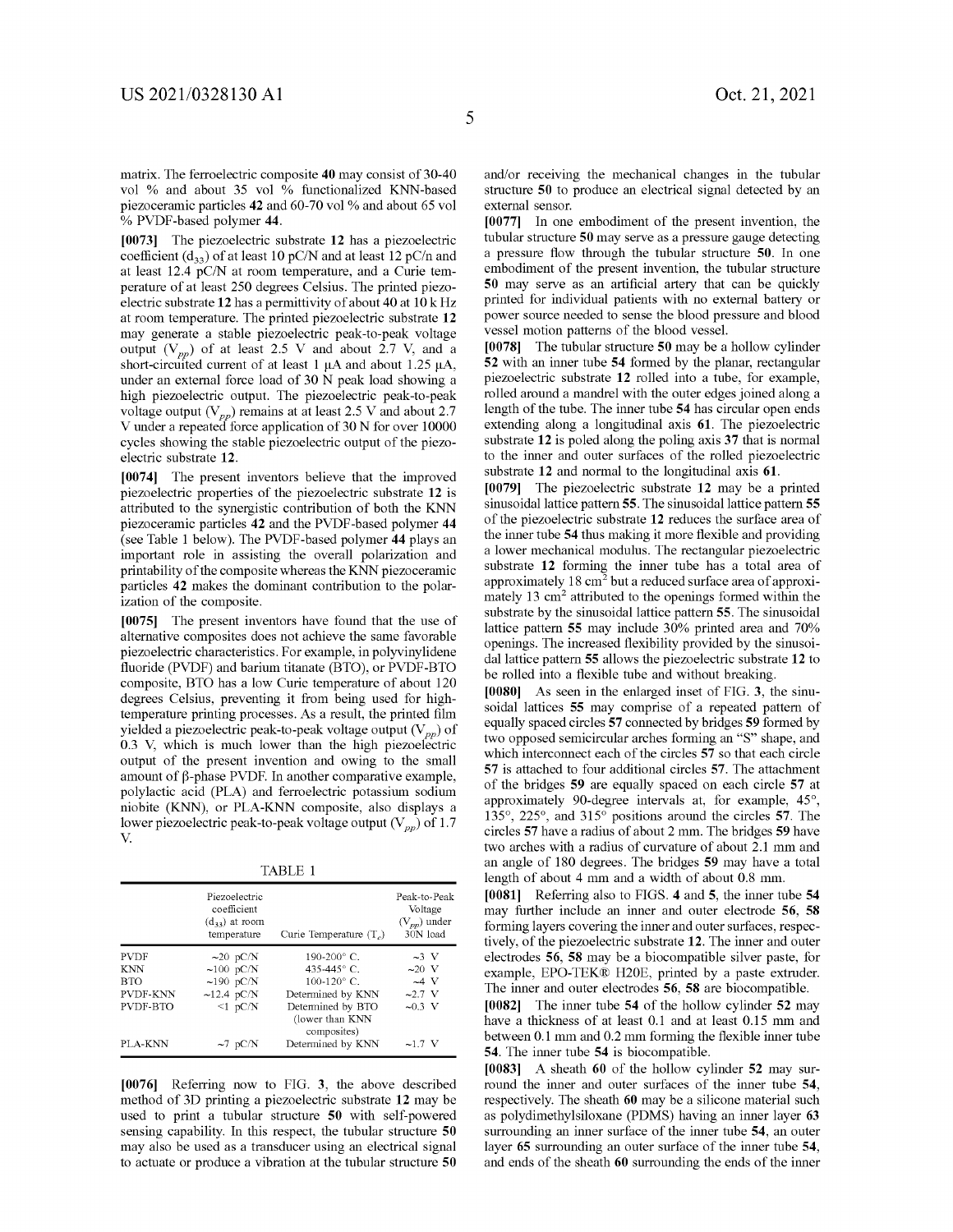tube **54,** to therefore completely encapsulate the inner tube **54** such that the inner tube **54** does not contact the exterior of the hollow cylinder **52.** 

**[0084]** The inner layer **63** and outer layer **65** of the sheath **60** may have a total thickness of at least 1 mm and at least 1.5 mm and between 1 mm and 2 mm to form a durable artificial artery structure encapsulating the inner tube **54.**  The sheath **60** is biocompatible.

**[0085]** The hollow cylinder **52** may have an inner diameter of 0.8-1.2 cm and about 1.2 cm and an outer diameter of 1.2-1.5 cm and 1.2-1.7 cm and about 1.6 cm. The total length of the hollow cylinder **52** measured along the axis **61** may be at least 1 cm, and at least 2 cm, and at least 3 cm, and at least 4 cm, and between 5 mm and 1.5 cm.

**[0086]** It is understood that in an alternative method, the hollow cylinder **52** may be printed directly, without requiring the rolling of the planar substrate to form the tube, by printing the tube on a rotating mandrel (not shown) whereby the poling axis **37** is radial with respect to the rotating mandrel. The inner and outer electrode **56, 58** may be 3D printed onto the piezoelectric substrate or added separately. The outer tube **60** may also be 3D printed on the inner tube **54** or added separately.

**[0087]** The hollow cylinder **52** exhibits a tissue-comparable elasticity and flexibility with a significantly lower tensile modulus of at least 5 MPa, and at least 5 .5 MPa, and about 5.68 MPa (elongation of about 38%) and flexural modulus of at least 10 MPa, and at least 10.3 MPa, and about 10.35 MPa. The tensile modulus and flexural modulus are within comparable ranges as human arteries. The hollow cylinder **52** is composed of a bio-composite and non-toxic materials.

**[0088]** The inner and outer electrode **56, 58** are attached to an electrical or voltage meter **62** via electrical connectors **64, 66.** The voltage meter **62** may be a wireless transmitter that can transmit the voltage signals to an external receiver, such as a mobile phone, to monitor changes to blood pressure. The voltage meter **62** may be a pressure sensor that is able to measure the changes in voltage, which is linearly related to the changes in pressure represented by arrows **70** on the piezoelectric substrate **12** caused by changes in blood flow through the hollow cylinder. The mechanical changes to the piezoelectric substrate **12** of the inner tube **54** are caused by the changes in blood flow through the hollow cylinder **52**  during vasodilation (widening of the blood vessels) and vasoconstriction (narrowing of the blood vessels). For example, an average adult has a diastolic pressure of 80 mmHg and a systolic pressure of 120 mmHg, and the pressure fluctuates within pressure changes around 40 mmHg (5.33 kPa).

**[0089]** The mechanical changes in the piezoelectric substrate **12** are converted to an electrical charge detected by the voltage meter **62.** For example, the changes in blood pressure **70** will result in a positive or negative voltage difference. The polarization of voltage is consistent with the poling direction of the piezoelectric substrate **12** during the 3D printing method described above with respect to FIG. **1. [0090]** The tubular structure **50** has a pressure/strain sensitivity of at least  $0.3 \text{ mV/kPa}$ ,  $\mathbb{R}^2$ >0.99 and at least 0.306 mV/mmHg,  $R^2$ >0.99 (at least 12 mV/kPa and at least 12.2 mV/kPa). Linearity is displayed between electricity and pressure  $(2.295 \text{ mV/kPa}, \text{R}^2>0.99)$  which shows the capability of accurate real-time monitoring of blood pressure **70**  by the tubular structure **50.** 

**[0091]** The sensing capability of the tubular structure **50** is sensitive enough to detect partial occlusion (e.g., thrombosis) of the artery which can be revealed by the voltage signals. For example, between 0 and 80% occlusion of the artery can be detected. By viewing the voltage profile, asymmetric artery movement and pressure patterns may indicate the dissimilar blood flows at opposite sides of a thrombosis. Therefore, implant failure can be detected early. **[0092]** The tubular structure **50** may be used in vascular bypass surgeries that redirect blood flow from one area of the body to another by reconnecting the blood vessels. Vascular grafting is most commonly done to bypass a complete or partial blockage in an artery in order to improve blood flow to the organ or extremity supplied by the diseased artery. Vascular grafts are most commonly used in the heart during a coronary artery bypass or in the legs to help treat vascular disease and poor blood flow. During a vascular bypass, the ends of the tubular structure **50** are sewn onto the source and target vessels, respectively, to attach the vessels and bypass the blockage.

**[0093]** In one embodiment of the present invention, the voltage meter **62** may be a transducer used to transmit an electrical signal through the electrical connectors **64, 66** to actuate or produce a vibration response in the piezoelectric substrate **12** and tubular structure **50.** 

**[0094]** Certain terminology is used herein for purposes of reference only, and thus is not intended to be limiting. For example, terms such as "upper", "lower", "above", and "below" refer to directions in the drawings to which reference is made. Terms such as "front", "back", "rear", "bottom" and "side", describe the orientation of portions of the component within a consistent but arbitrary frame of reference which is made clear by reference to the text and the associated drawings describing the component under discussion. Such terminology may include the words specifically mentioned above, derivatives thereof, and words of similar import. Similarly, the terms "first", "second" and other such numerical terms referring to structures do not imply a sequence or order unless clearly indicated by the context.

**[0095]** When introducing elements or features of the present disclosure and the exemplary embodiments, the articles "a", "an", "the" and "said" are intended to mean that there are one or more of such elements or features. The terms "comprising", "including" and "having" are intended to be inclusive and mean that there may be additional elements or features other than those specifically noted. It is further to be understood that the method steps, processes, and operations described herein are not to be construed as necessarily requiring their performance in the particular order discussed or illustrated, unless specifically identified as an order of performance. It is also to be understood that additional or alternative steps may be employed.

**[0096]** References to "a microprocessor" and "a processor" or "the microprocessor" and "the processor," can be understood to include one or more microprocessors that can communicate in a stand-alone and/or a distributed environ $ment(s)$ , and can thus be configured to communicate via wired or wireless communications with other processors, where such one or more processor can be configured to operate on one or more processor-controlled devices that can be similar or different devices. Furthermore, references to memory, unless otherwise specified, can include one or more processor-readable and accessible memory elements and/or